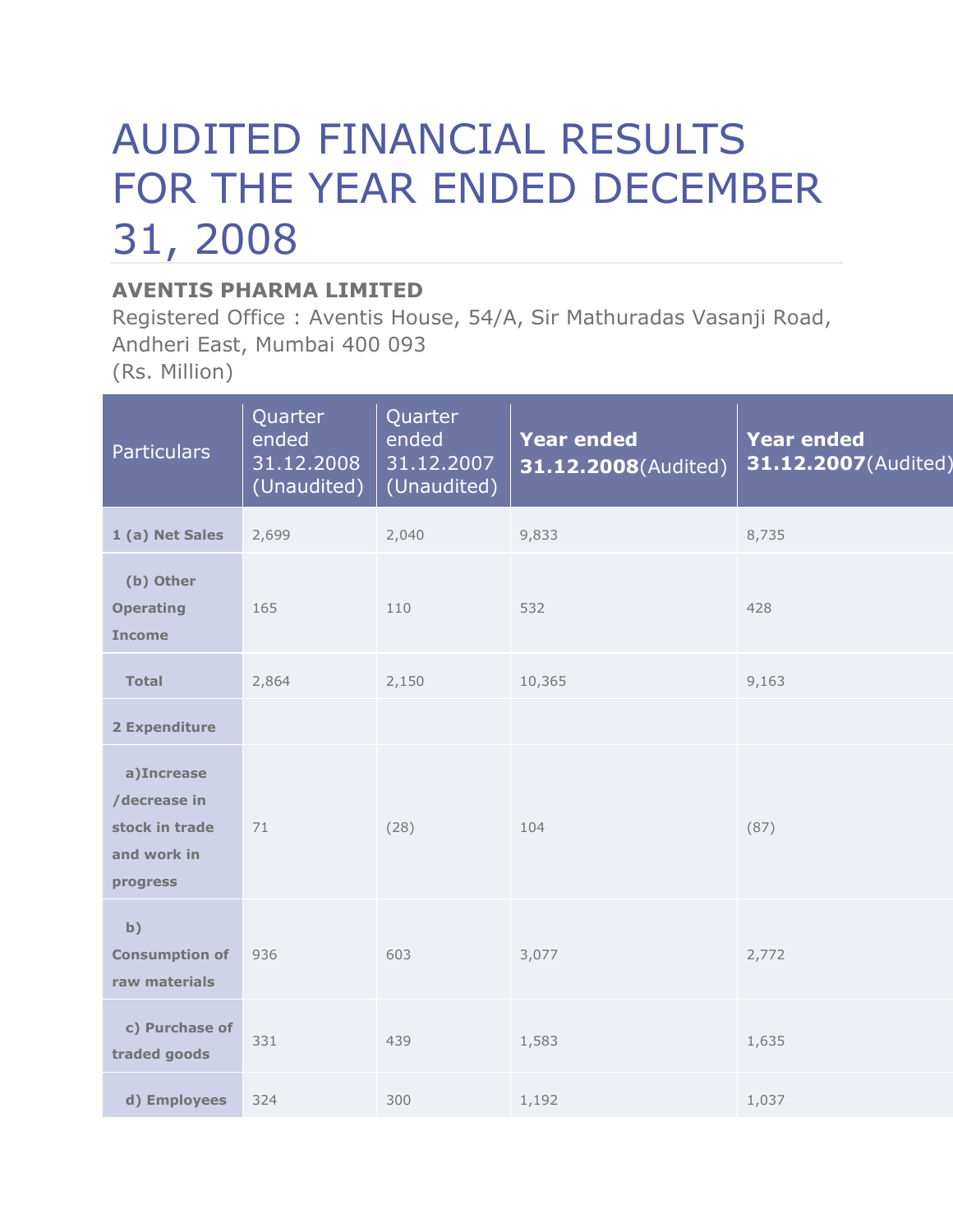| <b>Particulars</b>                                                                                 | Quarter<br>ended<br>31.12.2008<br>(Unaudited) | Quarter<br>ended<br>31.12.2007<br>(Unaudited) | <b>Year ended</b><br>31.12.2008(Audited) | <b>Year ended</b><br>31.12.2007(Audited) |
|----------------------------------------------------------------------------------------------------|-----------------------------------------------|-----------------------------------------------|------------------------------------------|------------------------------------------|
| <b>Cost</b>                                                                                        |                                               |                                               |                                          |                                          |
| e)<br><b>Depreciation</b>                                                                          | 44                                            | 46                                            | 182                                      | 185                                      |
| f) Other<br>expenditure                                                                            | 571                                           | 436                                           | 2,022                                    | 1,703                                    |
| g) Total                                                                                           | 2,277                                         | 1,796                                         | 8,160                                    | 7,245                                    |
| <b>3 Profit from</b><br><b>Operations</b><br>before Other<br><b>Income and</b><br>Interest $(1-2)$ | 587                                           | 354                                           | 2,205                                    | 1,918                                    |
| <b>4 Other Income</b>                                                                              | 123                                           | 72                                            | 394                                      | 312                                      |
| 5 Profit before<br>Interest $(3+4)$                                                                | 710                                           | 426                                           | 2,599                                    | 2,230                                    |
| <b>6 Interest</b>                                                                                  | $\sqrt{2}$                                    |                                               | 3                                        | $\overline{2}$                           |
| <b>7 Profit before</b><br>$tax(5-6)$                                                               | 708                                           | 426                                           | 2,596                                    | 2,228                                    |
| <b>8 Tax Expense</b>                                                                               | 255                                           | 156                                           | 934                                      | 784                                      |
| 9 Net Profit for<br>the Period(7-8)                                                                | 453                                           | 270                                           | 1,662                                    | 1,444                                    |
| 10 Paid-up<br>equity share<br>capital Face<br><b>Value of Rs.10</b>                                | 230                                           | 230                                           | 230                                      | 230                                      |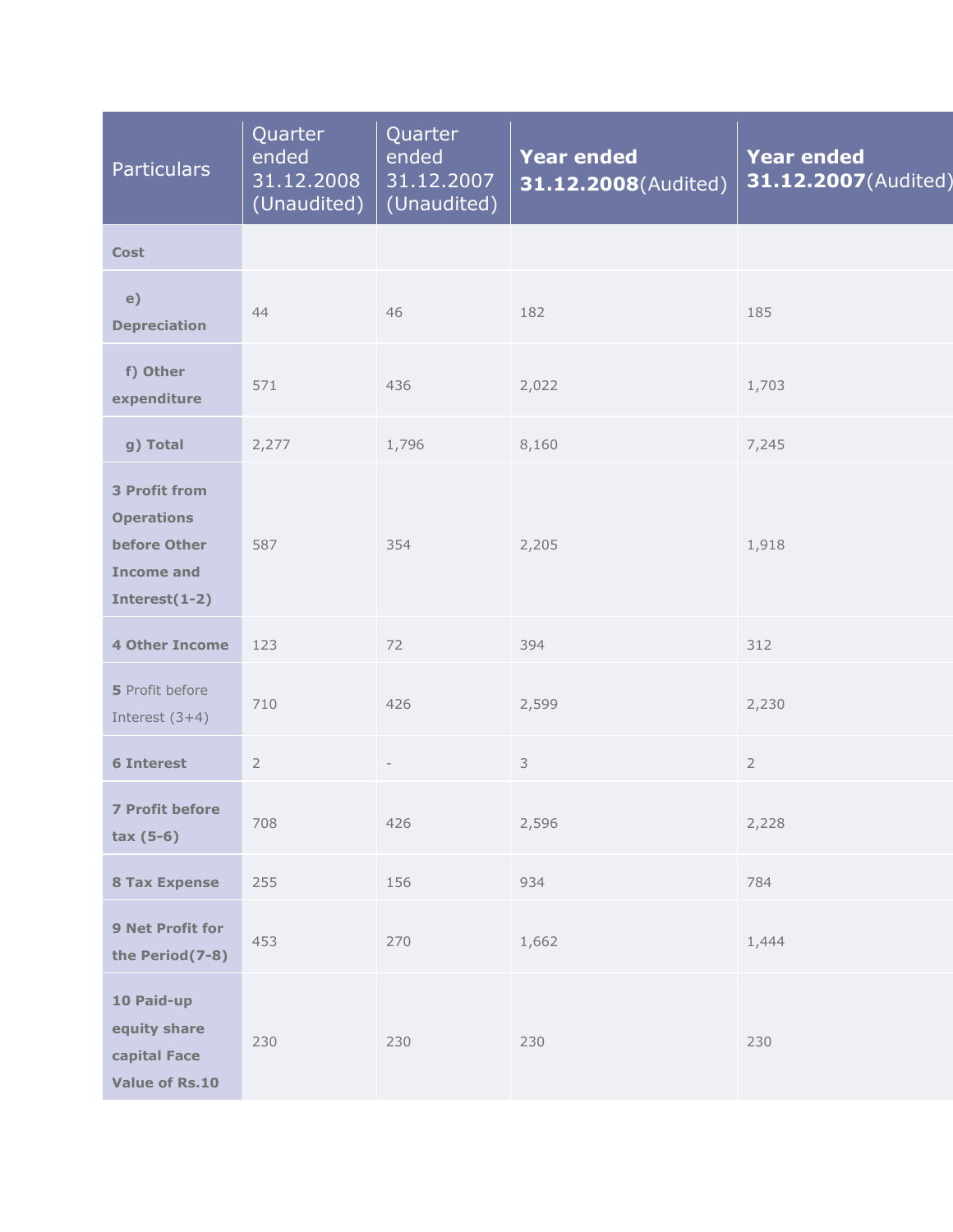| <b>Particulars</b>                                                                                                                                     | Quarter<br>ended<br>31.12.2008<br>(Unaudited) | Quarter<br>ended<br>31.12.2007<br>(Unaudited) | <b>Year ended</b><br>31.12.2008(Audited) | <b>Year ended</b><br>31.12.2007(Audited) |
|--------------------------------------------------------------------------------------------------------------------------------------------------------|-----------------------------------------------|-----------------------------------------------|------------------------------------------|------------------------------------------|
| per Share                                                                                                                                              |                                               |                                               |                                          |                                          |
| <b>11 Reserves</b><br>excluding<br><b>Revaluation</b><br>Reserves as per<br>balance sheet<br>of<br>previous<br>accounting year                         |                                               |                                               | 7,881                                    | 6,651                                    |
| <b>12 Earnings Per</b><br><b>Share</b><br>(EPS)(Rs)(Basic<br>and diluted EPS<br>for the period<br>for the year to<br>date and for the<br>previous year | 19.70                                         | 11.74                                         | 72.16                                    | 62.71                                    |
| 13 Public<br><b>Shareholding</b>                                                                                                                       |                                               |                                               |                                          |                                          |
| - Number of<br><b>Shares</b>                                                                                                                           | 9,120,955                                     | 9,120,955                                     | 9,120,955                                | 9,120 955                                |
| - Percentage<br>of Shareholding                                                                                                                        | 39.60                                         | 39.60                                         | 39.60                                    | 39.60                                    |

## **Notes:**

- The above results were approved by the Board of Directors of the Company at its Meeting held on February 17, 2009.
- The break up of Net Sales is as follows:

(Rs Million)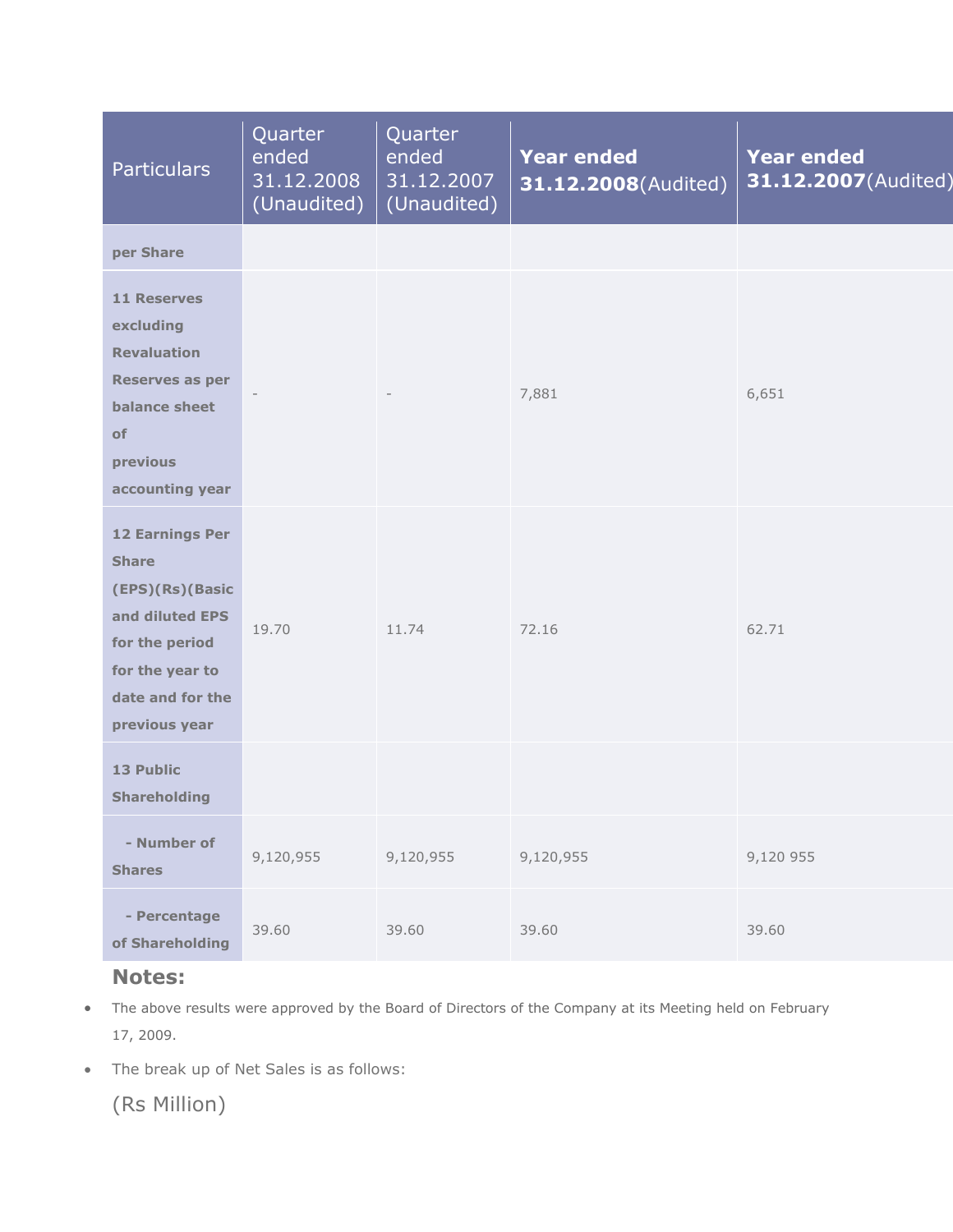|                                 | Quarter<br>ended<br>Dec 31,<br>2008 | Quarter<br>ended<br>Dec 31,<br>2007 | Growth<br>$\frac{0}{0}$ | Year ended<br>Dec 31, 2008 | Year ended<br>Dec 31, 2007 | Growth<br>$\frac{0}{0}$ |
|---------------------------------|-------------------------------------|-------------------------------------|-------------------------|----------------------------|----------------------------|-------------------------|
| <b>Domestic</b><br><b>Sales</b> | 2,011                               | 1,709                               | 17.7%                   | 7,731                      | 7,031                      | 10.0%                   |
| <b>Export</b><br><b>Sales</b>   | 688                                 | 331                                 | 107.9%                  | 2,102                      | 1,704                      | 23.4%                   |
| Total<br><b>Sales</b>           | 2,699                               | 2,040                               | 32.3%                   | 9,833                      | 8,735                      | 12.6%                   |

The company has a single business segment namely "Pharmaceutical Business".

 In the matter relating to the disputes between the Company, Chiron Behring Vaccines Private Limited (CBVPL) (in which the Company holds 49%) and Novartis Vaccines & Diagnostics Inc. (the Companys Joint Venture Partner in CBVPL) regarding the Notice of non-renewal of the distribution agreement for Rabipur Vaccine between the Company and CBVPL for India and Nepal which had been referred to the Sole Arbitrator, Mr. Justice S.P.Bharucha, former Chief Justice of India, the Arbitrator has passed an award on February 4, 2009 holding that the said distribution agreement was not renewed with effect from May 1, 2008.

However, CBVPL and Novartis Vaccines & Diagnostics Inc. had agreed and undertaken during arbitration proceedings that the distribution agreement would operate until the award was made and for two weeks thereafter.

Sales of Rabipur for the year ended December 31, 2008 were Rs.1,179 million.

The Company will continue to hold 49% shareholding in CBVPL and derive the benefits therefrom.

- The Board of Directors has recommended a Final dividend of Rs. 12.50 per Equity share of Rs.10 for the year ended December 31, 2008. An Interim dividend of Rs.3.50 per Equity share of Rs.10 had been paid in August 2008.
- Information on investor complaints is furnished below:

| Pending as<br>⊧on<br>$\sqrt{$ Oct 1, 2008 | quarter | quarter | Received during the $\parallel$ Disposed of during the $\parallel$ Pending as on December<br>31, 2008 |
|-------------------------------------------|---------|---------|-------------------------------------------------------------------------------------------------------|
|-------------------------------------------|---------|---------|-------------------------------------------------------------------------------------------------------|